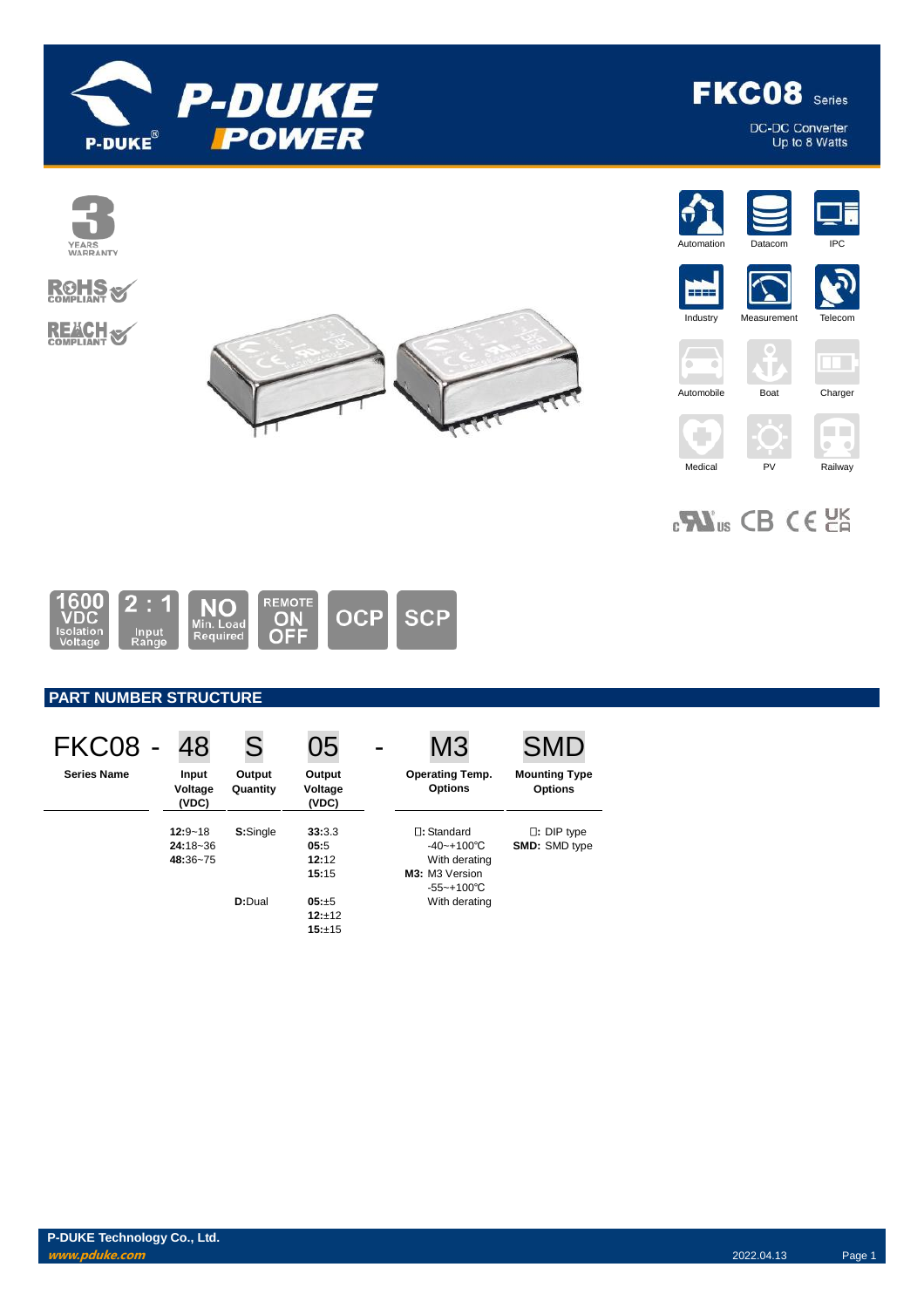



## **TECHNICAL SPECIFICATION** All specifications are typical at nominal input, full load and 25℃ unless otherwise noted

| Model<br><b>Number</b> | Input Range | <b>Output Voltage</b> | <b>Output Current</b><br>@Full Load | <b>Input Current</b><br>@No Load | Efficiency | Maximum<br><b>Capacitor Load</b> |
|------------------------|-------------|-----------------------|-------------------------------------|----------------------------------|------------|----------------------------------|
|                        | <b>VDC</b>  | <b>VDC</b>            | mA                                  | mA                               | $\%$       | uF.                              |
| FKC08-12S33            | $9 - 18$    | 3.3                   | 2000                                | 10                               | 80         | 3300                             |
| FKC08-12S05            | $9 - 18$    | 5                     | 1500                                | 15                               | 83         | 1600                             |
| FKC08-12S12            | $9 - 18$    | 12                    | 666                                 | 13                               | 88         | 350                              |
| FKC08-12S15            | $9 - 18$    | 15                    | 533                                 | 20                               | 87         | 240                              |
| FKC08-12D05            | $9 - 18$    | ±5                    | ±800                                | 15                               | 83         | ±1000                            |
| FKC08-12D12            | $9 - 18$    | ±12                   | ±333                                | 20                               | 87         | ±160                             |
| FKC08-12D15            | $9 - 18$    | ±15                   | ±267                                | 20                               | 85         | ±100                             |
| FKC08-24S33            | $18 - 36$   | 3.3                   | 2000                                | 10                               | 80         | 3300                             |
| FKC08-24S05            | $18 - 36$   | 5                     | 1500                                | 30                               | 83         | 1600                             |
| FKC08-24S12            | $18 - 36$   | 12                    | 666                                 | 13                               | 86         | 350                              |
| FKC08-24S15            | $18 - 36$   | 15                    | 533                                 | 15                               | 85         | 240                              |
| FKC08-24D05            | $18 - 36$   | ±5                    | ±800                                | 15                               | 82         | ±1000                            |
| FKC08-24D12            | $18 - 36$   | ±12                   | ±333                                | 15                               | 86         | ±160                             |
| FKC08-24D15            | $18 - 36$   | ±15                   | ±267                                | 13                               | 85         | ±100                             |
| FKC08-48S33            | $36 - 75$   | 3.3                   | 2000                                | 7                                | 80         | 3300                             |
| FKC08-48S05            | $36 - 75$   | 5                     | 1500                                | 8                                | 83         | 1600                             |
| FKC08-48S12            | $36 - 75$   | 12                    | 666                                 | 10                               | 86         | 350                              |
| FKC08-48S15            | $36 - 75$   | 15                    | 533                                 | 10                               | 86         | 240                              |
| FKC08-48D05            | $36 - 75$   | ±5                    | ±800                                | 8                                | 85         | ±1000                            |
| FKC08-48D12            | $36 - 75$   | ±12                   | ±333                                | 8                                | 87         | ±160                             |
| FKC08-48D15            | $36 - 75$   | ±15                   | ±267                                | $\overline{7}$                   | 87         | ±100                             |

| <b>INPUT SPECIFICATIONS</b>   |                         |                           |           |         |      |                           |            |
|-------------------------------|-------------------------|---------------------------|-----------|---------|------|---------------------------|------------|
| <b>Parameter</b>              |                         | <b>Conditions</b>         |           | Min.    | Typ. | Max.                      | Unit       |
| Operating input voltage range |                         | 12Vin(nom)                |           | 9       | 12   | 18                        |            |
|                               |                         | 24Vin(nom)                |           | 18      | 24   | 36                        | <b>VDC</b> |
|                               |                         | 48Vin(nom)                |           | 36      | 48   | 75                        |            |
| Start up time                 | Constant resistive load | Power up                  |           |         | 700  |                           | ms         |
|                               |                         | Remote ON/OFF             |           |         | 5    |                           |            |
| Input surge voltage           | 100 ms, max.            | 12Vin(nom)                |           |         |      | 36                        |            |
|                               |                         | 24Vin(nom)                |           |         |      | 50                        | <b>VDC</b> |
|                               |                         | 48Vin(nom)                |           |         |      | 100                       |            |
| Input filter                  |                         |                           |           | Pi type |      |                           |            |
| Remote ON/OFF                 | Referred to -Vin pin    | Positive logic            | DC-DC ON  |         |      | Open or $3.5 \sim 12$ VDC |            |
|                               |                         |                           | DC-DC OFF |         |      | Short or $0 \sim 1.2$ VDC |            |
|                               |                         | Input current of Ctrl pin |           | $-0.5$  |      | $+0.5$                    | mA         |
|                               |                         | Remote off input current  |           |         | 2.5  |                           | mA         |

| <b>OUTPUT SPECIFICATIONS</b>     |                                    |                   |        |         |      |                                 |          |
|----------------------------------|------------------------------------|-------------------|--------|---------|------|---------------------------------|----------|
| <b>Parameter</b>                 |                                    | <b>Conditions</b> |        | Min.    | Typ. | Max.                            | Unit     |
| Voltage accuracy                 |                                    |                   |        | $-1.0$  |      | $+1.0$                          | %        |
| Line regulation                  | Low Line to High Line at Full Load |                   |        | $-0.2$  |      | $+0.2$                          | $\%$     |
| Load regulation                  | No Load to Full Load               | DIP type          | Single | $-0.5$  |      | $+0.5$                          |          |
|                                  |                                    |                   | Dual   | $-1.0$  |      | $+1.0$                          | %        |
|                                  |                                    | SMD type          | Single | $-1.0$  |      | $+1.0$                          |          |
|                                  |                                    |                   | Dual   | $-1.0$  |      | $+1.0$                          |          |
| Cross regulation                 | Asymmetrical load 25%/100% FL      |                   | Dual   | $-5.0$  |      | $+5.0$                          | %        |
| Ripple and noise                 | 20MHz bandwidth                    |                   |        |         | 50   |                                 | mVp-p    |
| Temperature coefficient          |                                    |                   |        | $-0.02$ |      | $+0.02$                         | $\%$ /°C |
| Transient response recovery time | 25% load step change               |                   |        |         | 200  |                                 | μs       |
| Over load protection             | % of lout rated                    |                   |        |         | 150  |                                 | %        |
| Short circuit protection         |                                    |                   |        |         |      | Continuous, automatics recovery |          |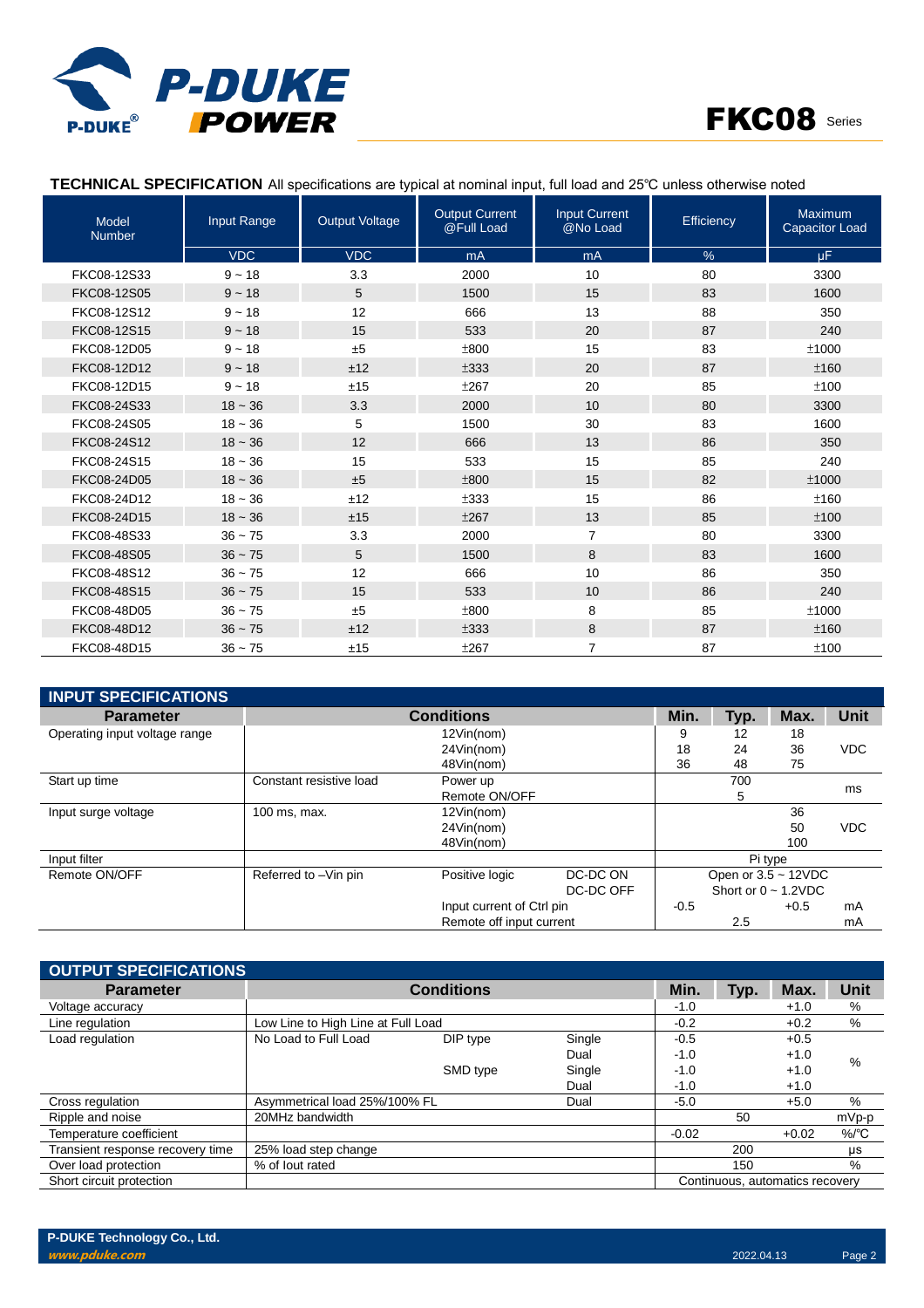

| <b>GENERAL SPECIFICATIONS</b> |                    |          |                        |      |      |                              |                         |
|-------------------------------|--------------------|----------|------------------------|------|------|------------------------------|-------------------------|
| <b>Parameter</b>              |                    |          | <b>Conditions</b>      | Min. | Typ. | Max.                         | <b>Unit</b>             |
| <b>Isolation voltage</b>      | 1 minute           | DIP type | Input to Output        | 1600 |      |                              |                         |
|                               |                    |          | Input (Output) to Case | 1600 |      |                              | <b>VDC</b>              |
|                               |                    | SMD type | Input to Output        | 1600 |      |                              |                         |
|                               |                    |          | Input (Output) to Case | 1000 |      |                              |                         |
| Isolation resistance          | 500VDC             |          |                        |      |      |                              | GΩ                      |
| Isolation capacitance         |                    |          |                        |      |      | 300                          | pF                      |
| Switching frequency           |                    |          |                        | 270  | 300  | 330                          | kHz                     |
| Safety approvals              | IEC/ EN/ UL62368-1 |          |                        |      |      | UL:E193009                   |                         |
|                               |                    |          |                        |      |      | CB:UL(Demko)                 |                         |
| Case material                 |                    |          |                        |      |      | Nickel-coated copper         |                         |
| Base material                 |                    |          |                        |      |      | Non-conductive black plastic |                         |
| Potting material              |                    |          |                        |      |      | Epoxy (UL94 V-0)             |                         |
| Weight                        |                    |          |                        |      |      |                              | 18g (0.62oz)            |
| <b>MTBF</b>                   | MIL-HDBK-217F      |          |                        |      |      |                              | $3.543 \times 10^6$ hrs |

| <b>ENVIRONMENTAL SPECIFICATIONS</b> |            |                   |       |      |        |              |
|-------------------------------------|------------|-------------------|-------|------|--------|--------------|
| <b>Parameter</b>                    |            | <b>Conditions</b> | Min.  | Typ. | Max.   | <b>Unit</b>  |
| Operating ambient temperature       | Standard   | With derating     | $-40$ |      | $+100$ | °C           |
|                                     | M3 Version | With derating     | -55   |      | $+100$ |              |
| Maximum case temperature            |            |                   |       |      | 100    | °C           |
| Storage temperature range           |            |                   | -55   |      | $+125$ | °C           |
| Thermal impedance                   |            |                   |       | 20   |        | °C/W         |
| Thermal shock                       |            |                   |       |      |        | MIL-STD-810F |
| Vibration                           |            |                   |       |      |        | MIL-STD-810F |
| Relative humidity                   |            |                   |       |      |        | 5% to 95% RH |

| <b>EMC SPECIFICATIONS</b>      |             |                                          |                         |
|--------------------------------|-------------|------------------------------------------|-------------------------|
| <b>Parameter</b>               |             | <b>Conditions</b>                        | Level                   |
| EMI                            | EN55032     | With external components                 | Class A $\cdot$ Class B |
| <b>EMS</b>                     | EN55024     |                                          |                         |
| ESD.                           | EN61000-4-2 | Air $\pm$ 8kV and Contact $\pm$ 6kV      | Perf. Criteria A        |
| Radiated immunity              | EN61000-4-3 | 10 V/m                                   | Perf. Criteria A        |
| <b>Fast transient</b>          | EN61000-4-4 | $±$ 2kV                                  | Perf. Criteria A        |
|                                |             | With an external input filter capacitor  |                         |
|                                |             | (Nippon chemi-con KY series, 220µF/100V) |                         |
| Surge                          | EN61000-4-5 | $±$ 1kV                                  | Perf. Criteria A        |
|                                |             | With an external input filter capacitor  |                         |
|                                |             | (Nippon chemi-con KY series, 220µF/100V) |                         |
| Conducted immunity             | EN61000-4-6 | 10 Vr.m.s                                | Perf. Criteria A        |
| Power frequency magnetic field | EN61000-4-8 | 100A/m continuous: 1000A/m 1 second      | Perf. Criteria A        |
|                                |             |                                          |                         |

**CAUTION:** This power module is not internally fused. An input line fuse must always be used.

## **CHARACTERISTIC CURVE**





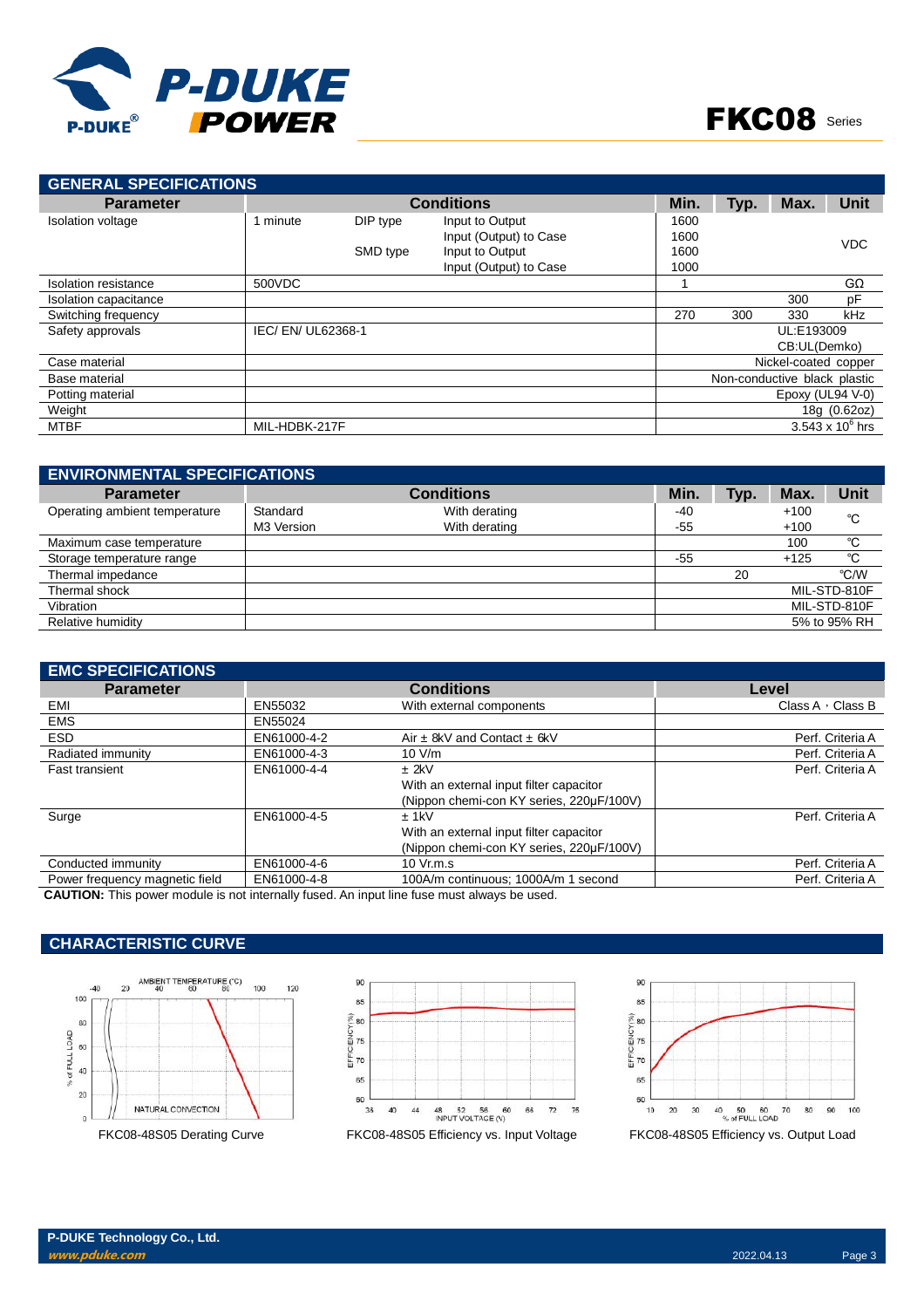

## **FUSE CONSIDERATION**

This power module is not internally fused. An input line fuse must always be used.

This encapsulated power module can be used in a wide variety of applications, ranging from simple stand-alone operation to an integrated part of sophisticated power architecture.

To maximum flexibility, internal fusing is not included; however, to achieve maximum safety and system protection, always use an input line fuse. The input line fuse suggest as below:

| Model                     | <b>Fuse Rating</b><br>(A) | <b>Fuse Type</b> |
|---------------------------|---------------------------|------------------|
| FKC08-12SDD · FKC08-12DDD |                           | Slow-Blow        |
| FKC08-24SOD · FKC08-24DOD |                           | Slow-Blow        |
| FKC08-48SOD · FKC08-48DOD | 0.5                       | Slow-Blow        |

The table based on the information provided in this data sheet on inrush energy and maximum DC input current at low Vin.

#### **MECHANICAL DRAWING**



BOTTOM VIEW



| PIN | <b>SINGLE</b> | <b>DUAL</b> | <b>PIN</b> | <b>SINGLE</b> | <b>DUAL</b> |
|-----|---------------|-------------|------------|---------------|-------------|
|     | Ctrl          | Ctrl        |            |               |             |
| 2   | -Vin          | -Vin        | 23         | $+V$ in       | $+V$ in     |
| 3   | -Vin          | -Vin        | 22         | $+V$ in       | $+V$ in     |
|     |               |             |            |               |             |
| 9   | NС            | Common      | 16         | -Vout         | Common      |
| 11  | <b>NC</b>     | -Vout       | 14         | $+$ Vout      | $+$ Vout    |

#### **SMD type PIN CONNECTION**

| PIN    | <b>SINGLE</b> | <b>DUAL</b> | PIN | <b>SINGLE</b> | <b>DUAL</b> |
|--------|---------------|-------------|-----|---------------|-------------|
|        | Ctrl          | Ctrl        |     |               |             |
| 2      | -Vin          | -Vin        | 23  | $+V$ in       | $+V$ in     |
| 3      | -Vin          | -Vin        | 22  | $+V$ in       | $+V$ in     |
|        |               |             |     |               |             |
| 9      | NC.           | Common      | 16  | -Vout         | Common      |
| 11     | NC.           | -Vout       | 14  | $+$ Vout      | $+$ Vout    |
| Others | NC.           | <b>NC</b>   |     |               |             |

1. All dimensions in inch [mm]

2. Tolerance :x.xx±0.02 [x.x±0.5]

x.xxx±0.01 [x.xx±0.25] 3. Pin dimension tolerance ±0.004[0.10]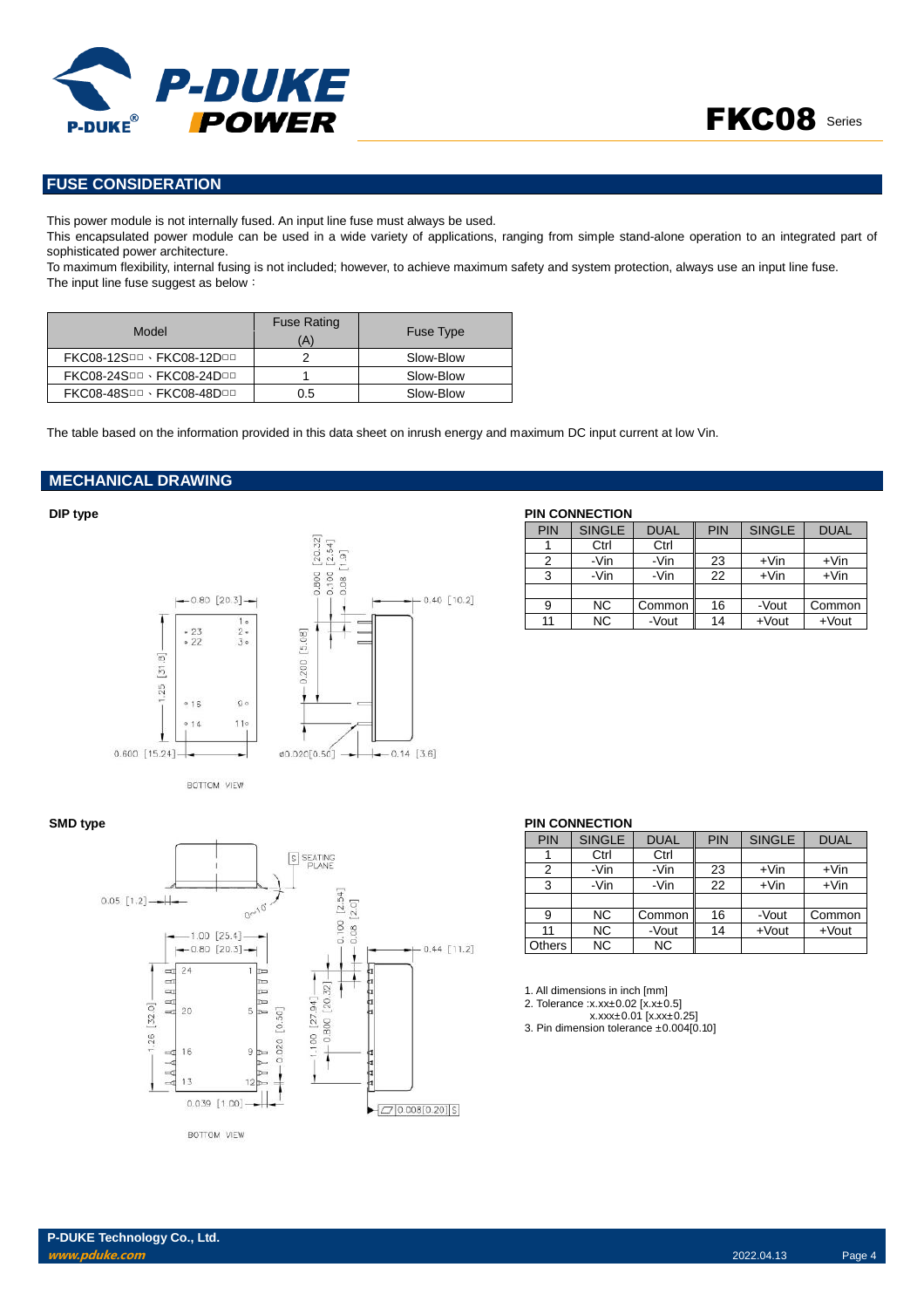



#### **RECOMMENDED PAD LAYOUT**

#### **DIP type**



### **SMD type**



All dimensions in inch[mm] Pad size(lead free recommended) Through hole 1.2.3.9.11.14.16.22.23: Φ0.031[0.80] Top view pad 1.2.3.9.11.14.16.22.23: Φ0.039[1.00] Bottom view pad 1.2.3.9.11.14.16.22.23: Φ0.063[1.60]

All dimensions in inch[mm] Pad size(lead free recommended) Top view pad:0.079x0.059[2.00x1.50]

### **THERMAL CONSIDERATIONS**

The power module operates in a variety of thermal environments.

However, sufficient cooling should be provided to help ensure reliable operation of the unit.

Heat is removed by conduction, convection, and radiation to the surrounding environment.

Proper cooling can be verified by measuring the point as the figure below.

The temperature at this location should not exceed "Maximum case temperature".

When operating, adequate cooling must be provided to maintain the test point temperature at or below "Maximum case temperature".

You can limit this temperature to a lower value for extremely high reliability.

■ Thermal test condition with vertical direction by natural convection (20LFM).